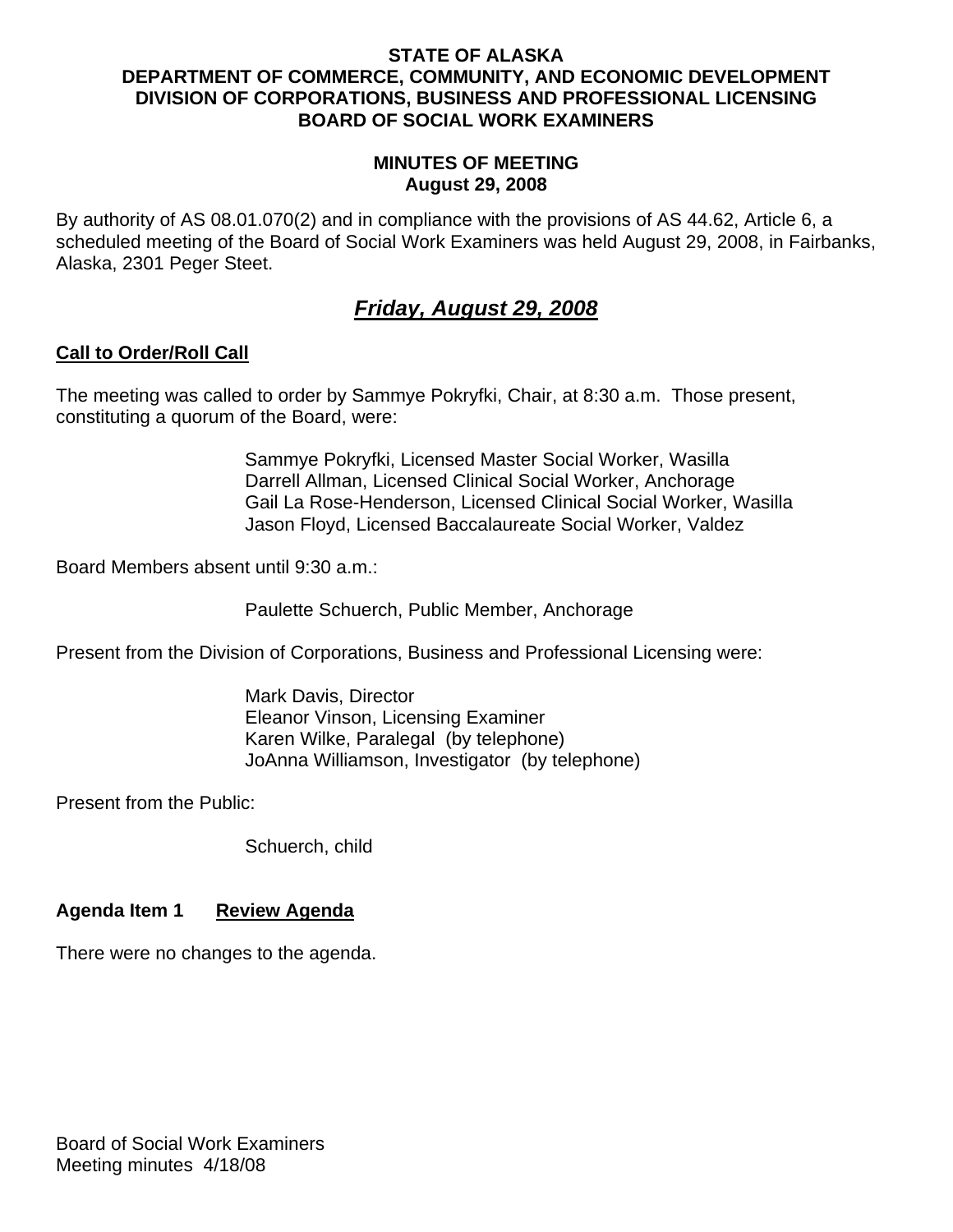## **Agenda Item 2 Review Meeting Minutes**

The Board reviewed the minutes from the April 18, 2008 meeting. There was discussion regarding the Board's wish that less discussion and only the decisions made by the Board be put into the minutes.

### **On a motion duly made by Darrell Allman, seconded by Gail La Rose-Henderson, and passed unanimously it was**

 **RESOLVED that the Board accept as amended the April 18, 2008, meeting minutes.** 

## **Agenda Item 3 Correspondence**

The Board reviewed a letter from the Chief of Professional Licensing explaining the new renewal changes. Renewal forms will no longer be sent out, only a postcard with on-line renewal instructions and telephone numbers if a licensee needs one mailed to them.

## **Agenda Item 4 Old Business**

A.Annual Report (FYI)

The Board reviewed the 2008 annual report.

### B. OCS letter

The Board reviewed a letter from OCS Director Sandoval which was in reply to a letter sent to her regarding its current policy and related creation of job classes in which the OCS supervisors, and workers alike, are no longer required to attain state licensure as social workers.

The Board had no response.

## **Agenda Item 5 New Business**

There was no new business.

## **Agenda Item 6 Paralegal Report**

### A. Randall Aman MOA

Paralegal Karen Wilke met with the Board by telephone to report on information submitted by Randall Aman as required by his MOA. The Board found he had not met the terms of the MOA in that he is lacking continuing education hours in substance abuse, cross cultural education, and professional ethics. They found he had not met the terms of agreement at any level.

The Board advised the paralegal to inform Mr. Aman that he had not complied with his MOA and he had until December 21, 2008, to meet the terms of his clinical supervision, per previous MOA.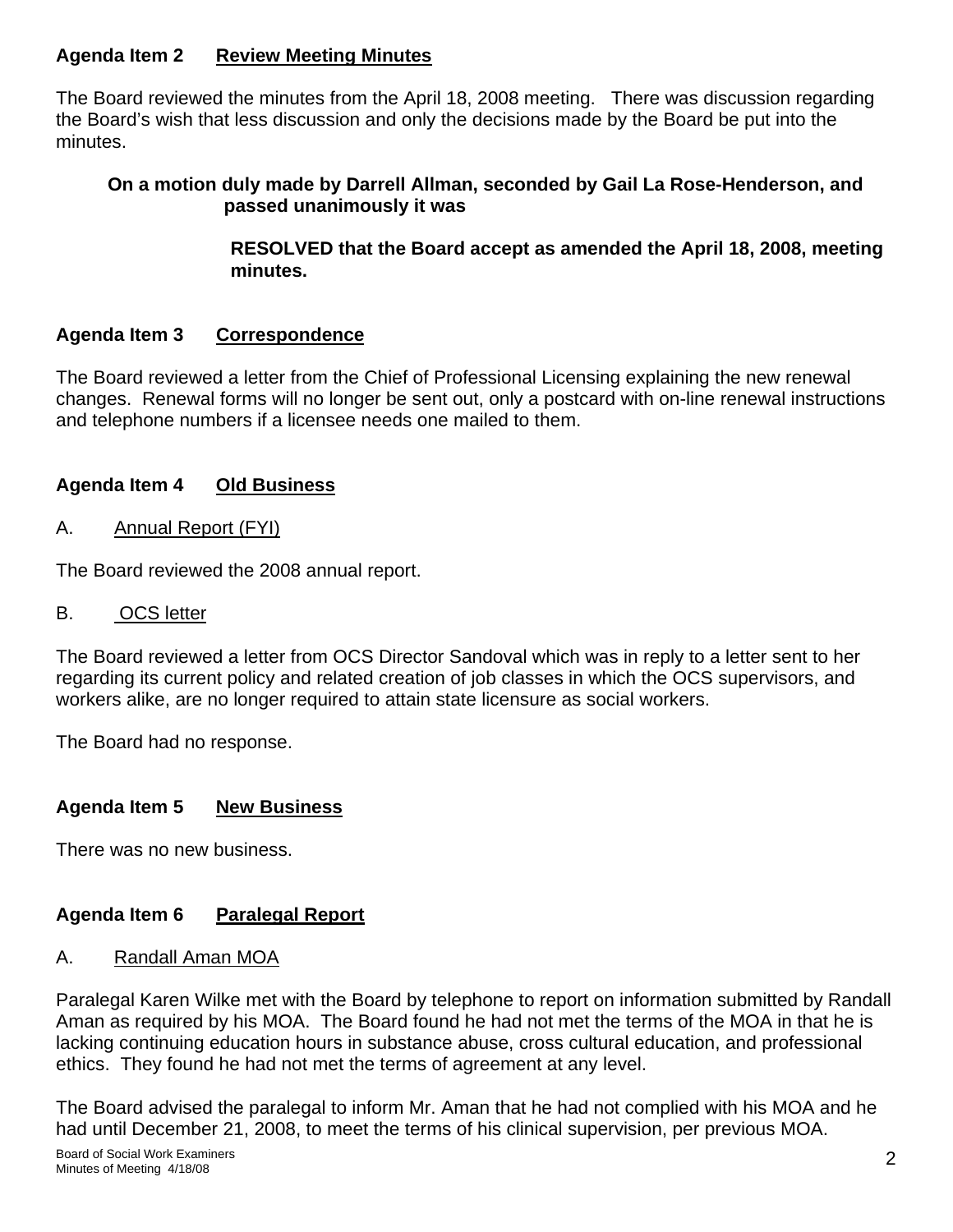### **On a motion duly made by Jason Floyd, seconded by Paulette Schuerch, with a friendly amendment added, and passed unanimously it was**

 **RESOLVED that the Board decline Mr. Aman's CEUs as presented at this time; the Board is not reinstating his license at this time.** 

The Board also reviewed his request for the Board to accept a supervisor that was a past associate.

## **On a motion duly made by Darrell Allman, seconded by Jason Floyd, it was**

 **RESOLVED that the Board reject the supervisor as requested by Mr. Aman.** 

**Votes:** 

**Sammye Pokryfki -- no Darrell Allman -- yes Gail La Rose-Henderson -- yes Jason Floyd -- yes Paulette Schuerch -- yes** 

The motion carried and the supervisor was not accepted. The Board directed the Paralegal to inform Mr. Aman he needs to find a new supervisor and submit the new supervisor's information to the Board for approval.

B. CE Mandatory Audit – Potts

The Board discussed Mr. Potts' mandatory audit and his cease and desist order.

## **Agenda Item 7 Budget Report**

Director Mark Davis met with the Board. There will be a new way of reporting on the budget that is more "user friendly" than what is being used now. It will be easier to tell what the costs are and how much money is left every quarter.

The Board discussed reduction of licensing fees with him.

## **Agenda Item 8 Regulations/Statutes**

## A. Application made under oath/penalty

This was public noticed and is waiting for the Lieutenant Governor's signature.

### B. Supervised Experience

This was public noticed and is waiting for the Lieutenant Governor's signature.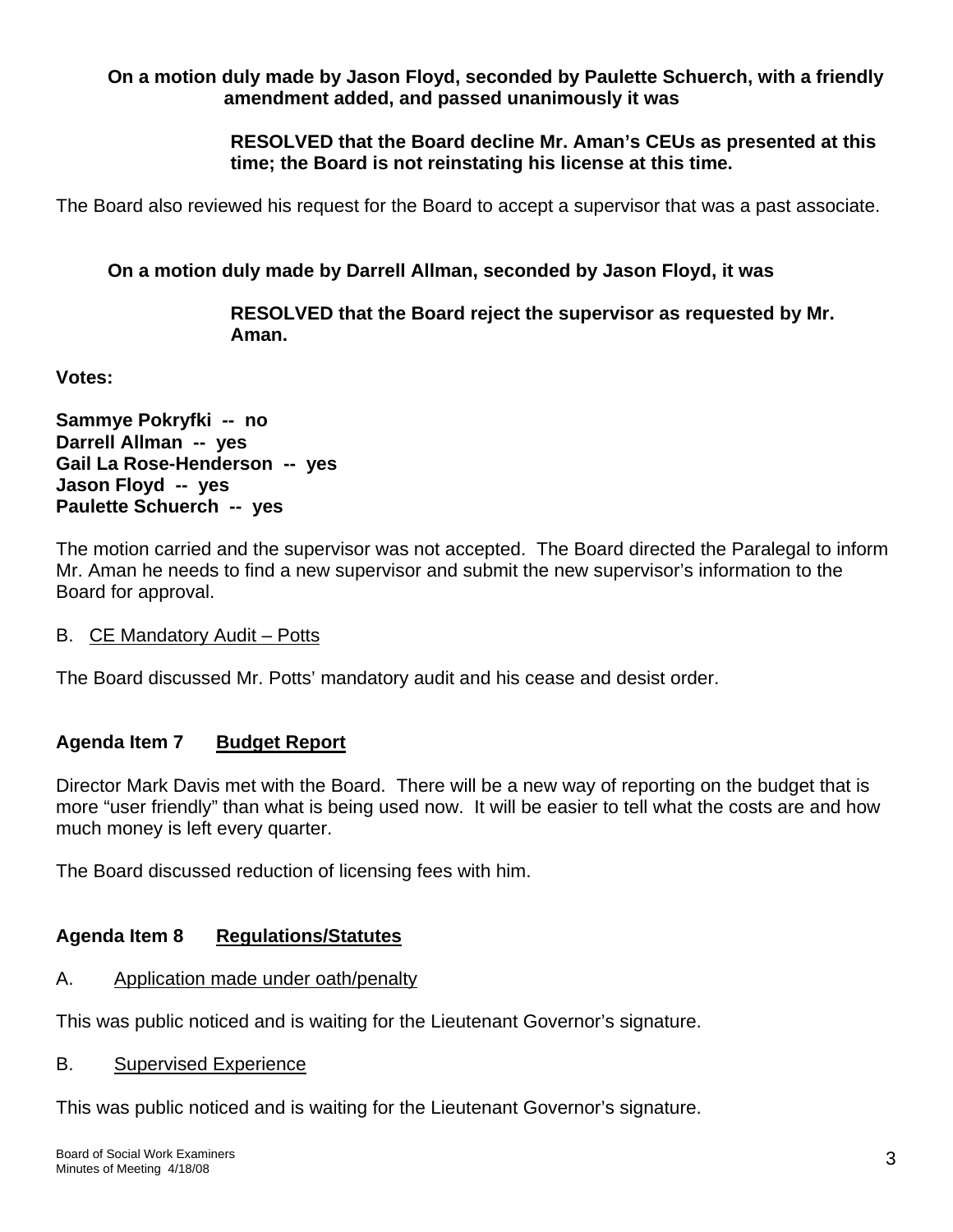### **Agenda Item 9 Investigator's Report**

Investigator JoAnna Williamson joined the Board by telephone. Her report showed that there were three open complaints and one open investigation into unlicensed activity which resulted in a cease and desist order being issued.

The Board discussed the cease and desist order with the Investigator.

### **Agenda Item 10 Public Comment**

There was no public comment.

### **Agenda Item 11 Audit of licenses**

#### Renewal Audits

The Board reviewed the continuing education information that had been submitted by licensees who were chosen in the renewal audit. Out of fifty-one pending audits, the Board approved the following:

| License number | Name of licensee          |
|----------------|---------------------------|
| 123            | Kathleen Carey            |
| 175            | <b>Hardy Williams</b>     |
| 321            | Kristina Weltzin          |
| 357            | George Stone              |
| 387            | Donna Bacon               |
| 399            | Laura McKenzie            |
| 424            | <b>Pauline Richard</b>    |
| 490            | <b>Susan Merrick</b>      |
| 508            | Siobhan Lynch             |
| 513            | Juanita Elliott           |
| 539            | Wendy Irwin               |
| 590            | Sarah Hanson              |
| 697            | Andrea Longpre Macht      |
| 730            | <b>Judith Ruder</b>       |
| 743            | Laurie Holland-Klein      |
| 751            | Pamela Baker-Williams     |
| 769            | Jane Bye                  |
| 803            | <b>Carol Whitescarver</b> |
| 805            | <b>Bruce Johnson</b>      |
| 807            | Mindy Uher                |
| 811            | <b>Kelley Huse</b>        |
| 812            | Alexsa Billups            |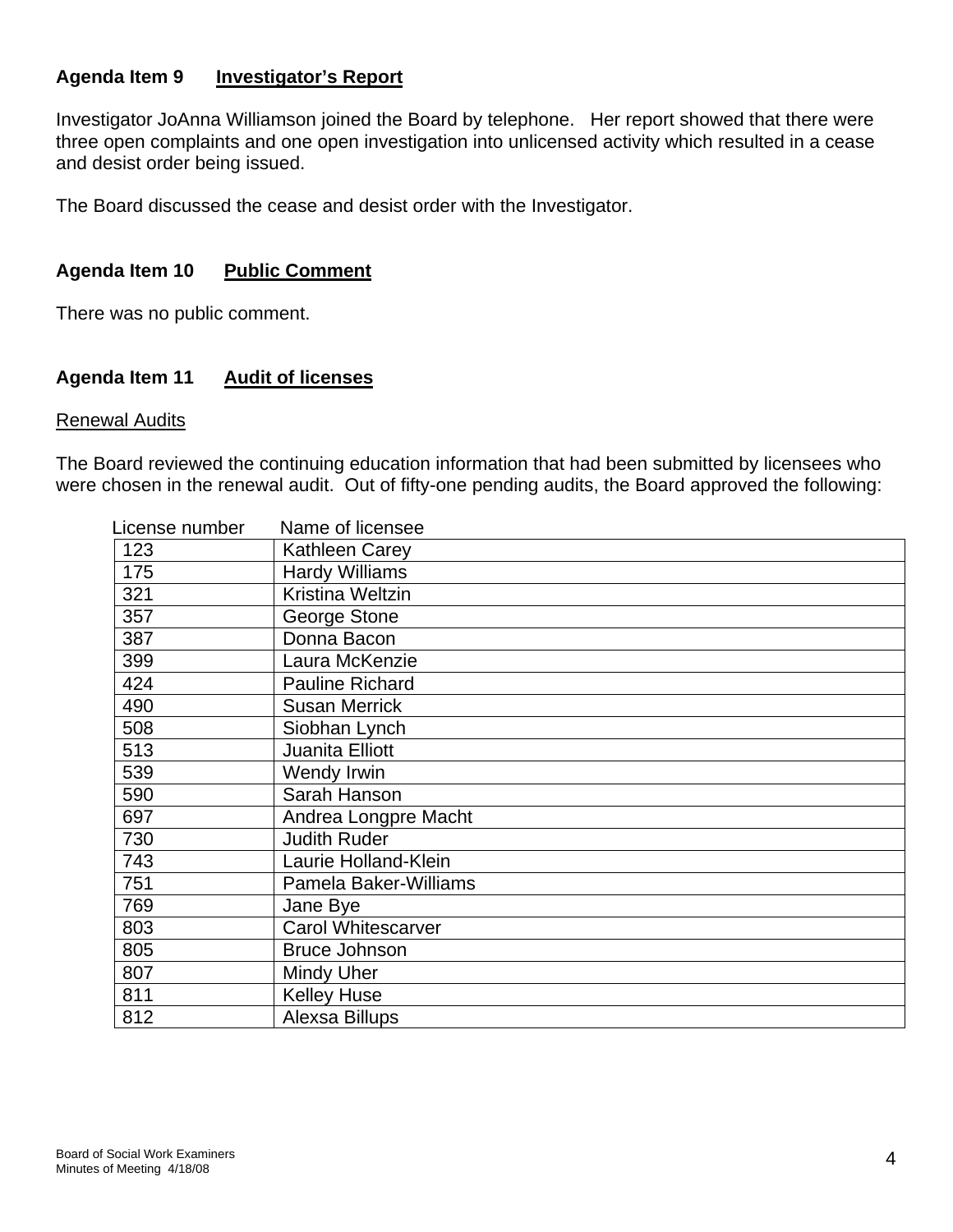## **Agenda Item 12 Application Review**

The Board reviewed the pending applications.

### **On a motion by Jason Floyd, seconded by Gail La Rose-Henderson, and approved unanimously it was**

### **RESOLVED to approve the following Social Work applications:**

### CLINICAL SOCIAL WORKER BY EXAMINATION

FARBER, ELIZABETH GARDNER, FENNISHA GEARHART, RACHEL GOLLNER, SHANNON GRAHAM, LAUREN HISCHER, JOHN LINQUIST, BRUCE WILLIAMS, EDWARD YANEZ, JENNIFER

### CLINICAL SOCIAL WORKER BY CREDENTIALS

CHAREST, NYIA

### MASTER SOCIAL WORKER BY EXAMINATION

HARDY, JACQUELINE KNIGHT, KAYE MUHR, JAIME

### BACCALAUREATE SOCIAL WORKER BY EXAMINATION

HENRY, ALYCIA LEE, ERIN

**On a motion by Jason Floyd and seconded by Darrell Allman, and approved unanimously it was** 

 **RESOLVED to approve pending the following Social Work applications:** 

MASTER SOCIAL WORKER BY EXAMINATION

BOGARD, JANET CALLOWAY, KATHERYNE LEIBERT, COLLEEN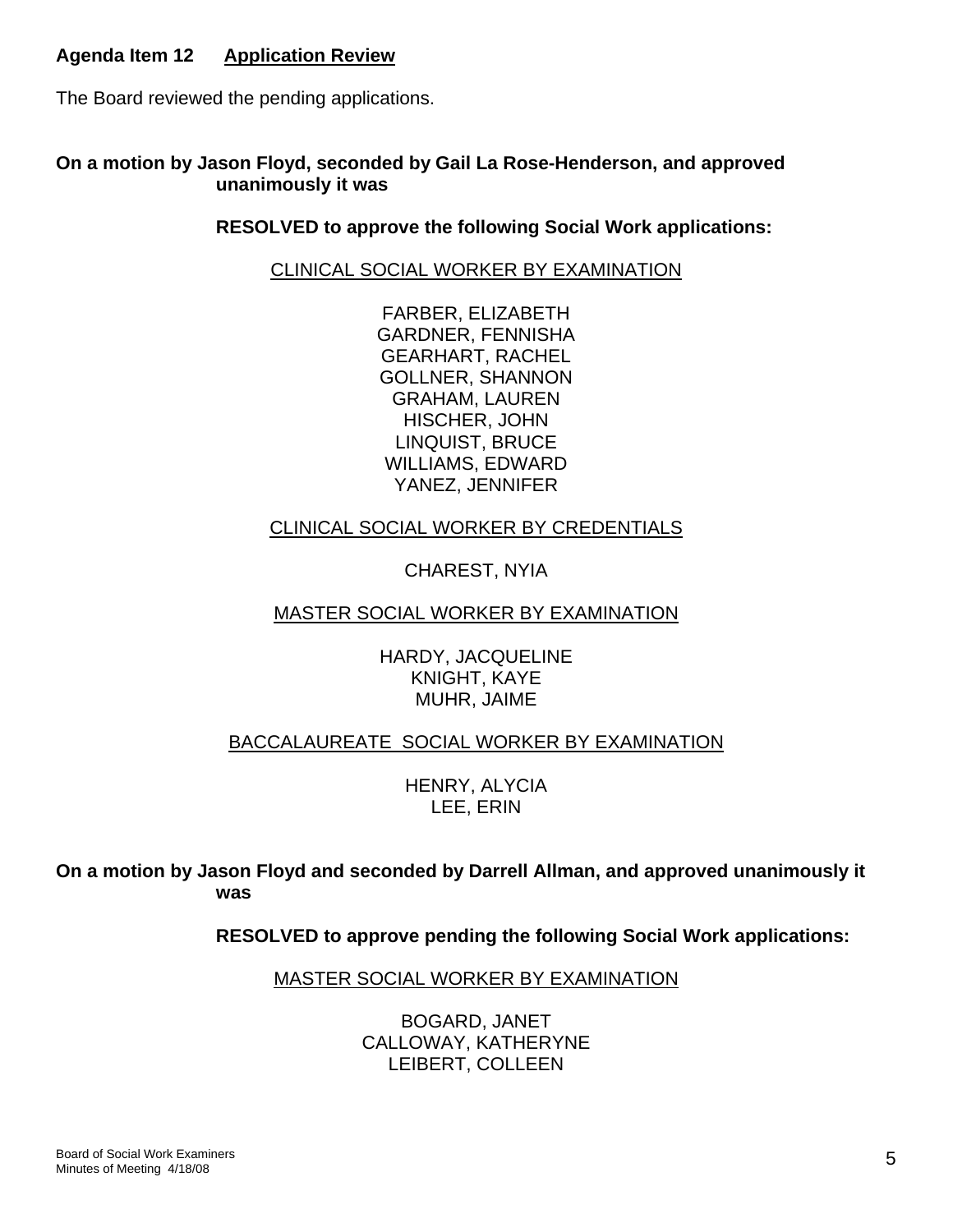### BACCALAUREATE SOCIAL WORKER BY EXAMINATION

### DELONG, JULIE JOHNSON, SHONTALE

### **On a motion by Jason Floyd and seconded by Gail La Rose-Henderson, and approved unanimously it was**

**RESOLVED to approve the following Continuing Education Providers' applications:** 

> CENTRAL PENINSULA HOSPITAL Simple Gifts to Keep & Bring Our Kids Home

LORMAN Developing Behavioral Plans for Aggressive Children

> LINDA WEBBER/AKPA EMDR, PTSD & Ego States

## MAT-SU HEALTH SERVICES Experiential Techniques for Clinical Practice with Groups and Families

### CO-OCCURRING DISORDERS INSTITUTE, INC (CODI)

### **Documentation Ethics** Leadership and Power Motivational Interviewing: Specific Skills Training, Theory, & Practice Sexual Behavioral Problems Risk Assessment

## **Agenda Item 11 Board Business**

A. Task List

There was no task list.

B. Sign Wall Certificates

The wall certificates were signed.

C. Schedule future meetings

The next meeting will be held December 5, 2008 in Anchorage. The meeting will begin at 8:30 a.m.

The Board discussed the need to return mail ballots back to the Department in a timely manner, which is not being done by all of the Board members.

#### D. Sign Meeting Minutes

Board of Social Work Examiners Minutes of Meeting 4/18/08 6